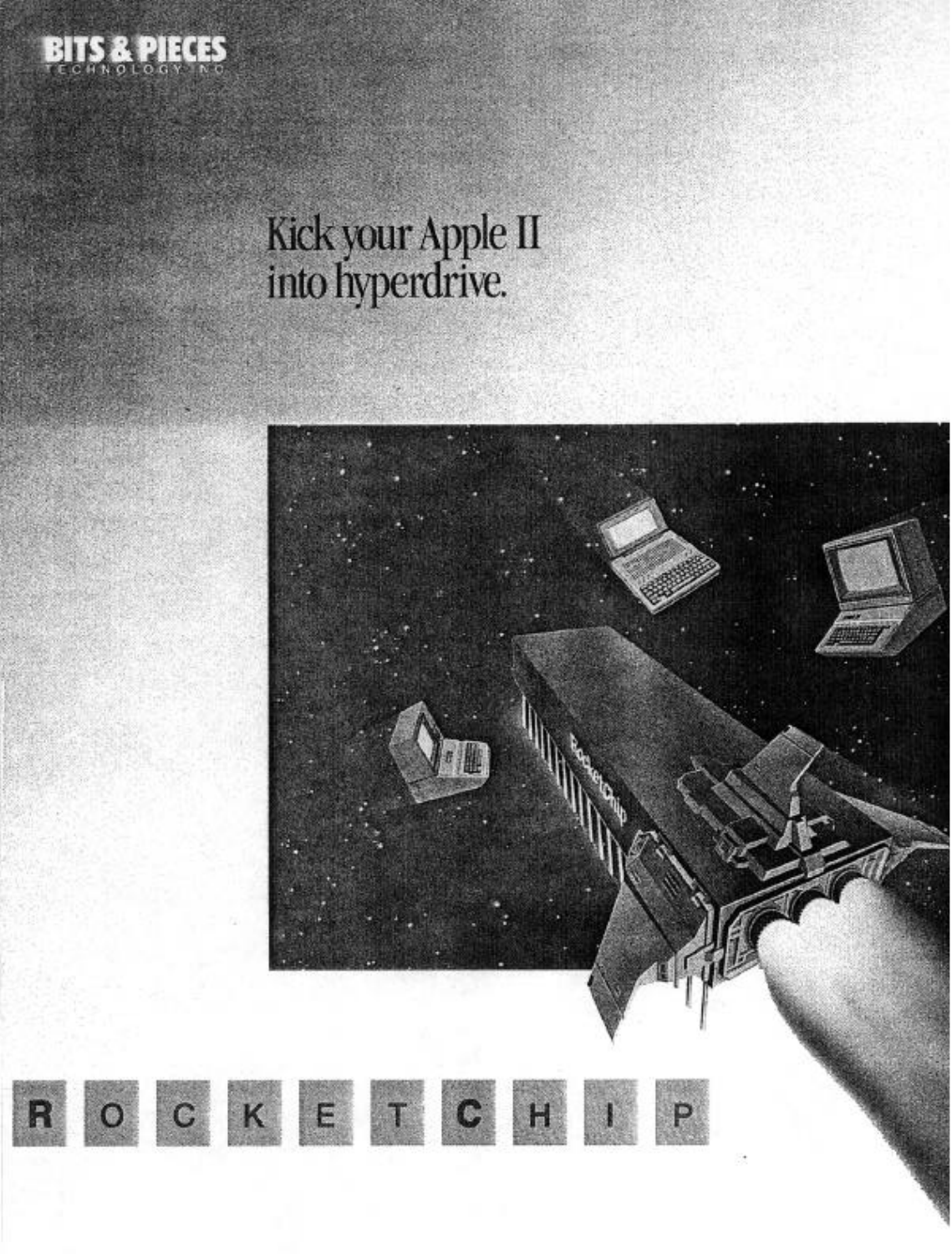# *Rocket Chip* **Installation Manual and user's Guide**

**PRELIMINARY** November, 1988

Bits & Pieces Technology, Inc. 31332 Via Colinas, Suite 112 Westlake Village, California, 91362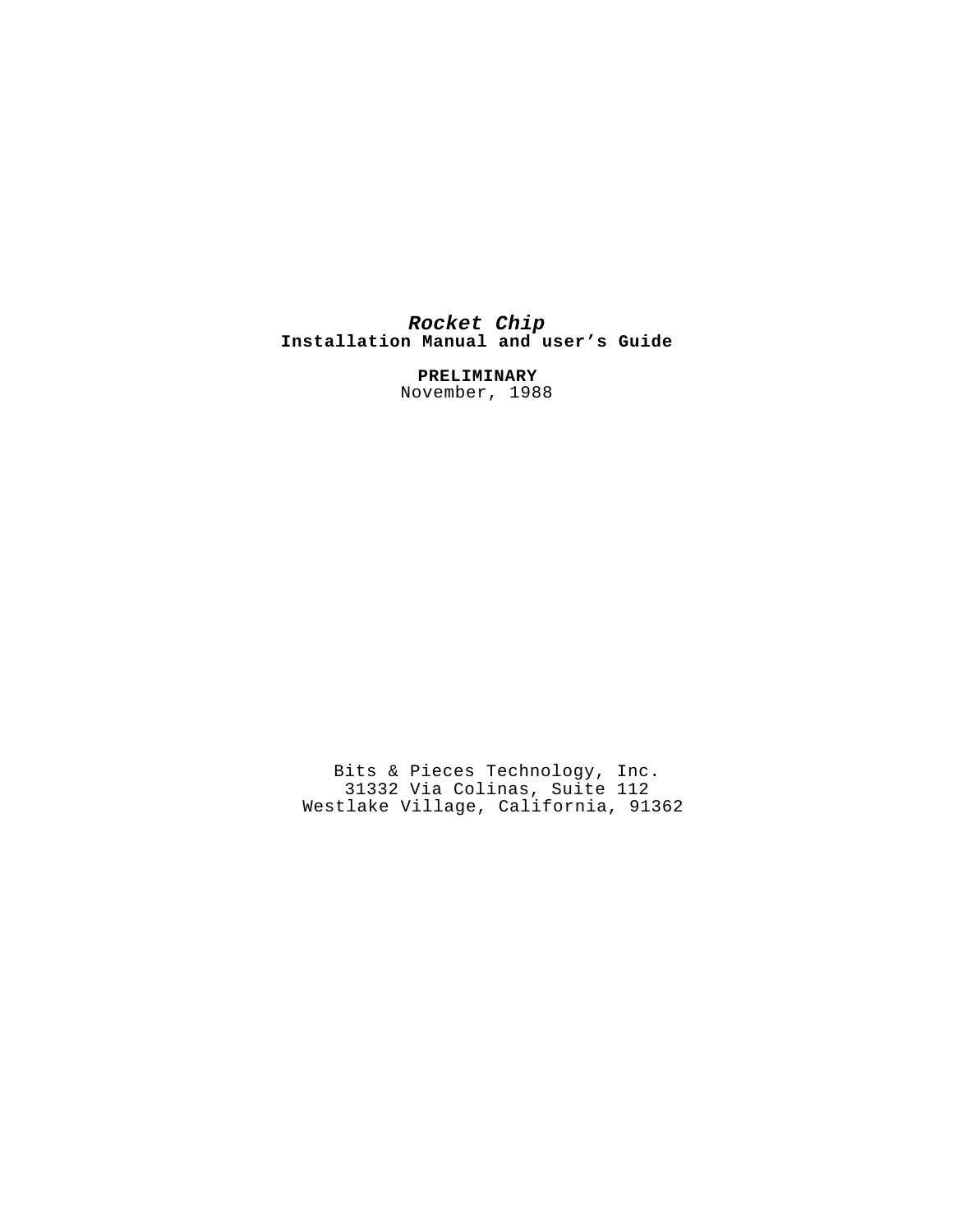# **Table of Contents**

|                                    | Page |
|------------------------------------|------|
| 1.0 Introduction                   | 3    |
| 2.0 RocketChip Features            | 3    |
| 3.0 RocketChip Installation        | 3    |
| 3.1 For Apple II, II Plus, IIe     | 4    |
| 3.2 For Apple IIc                  | 7    |
| 4.0 RocketChip Ouick Reference and | 10   |
| Operation Guide                    |      |
| 5.0 RocketChip Warranty            |      |

*RocketChip* is a registered trademark of Bits & Pieces Technology, Inc. Apple, ProDOS, DOS 3.3 are registered trademarks of Apple Computer, Inc. Transwarp and Ramfactor are registered trademarks of Applied Engineering, Inc.

CP/M is a registered trademark of Digital Research, Inc.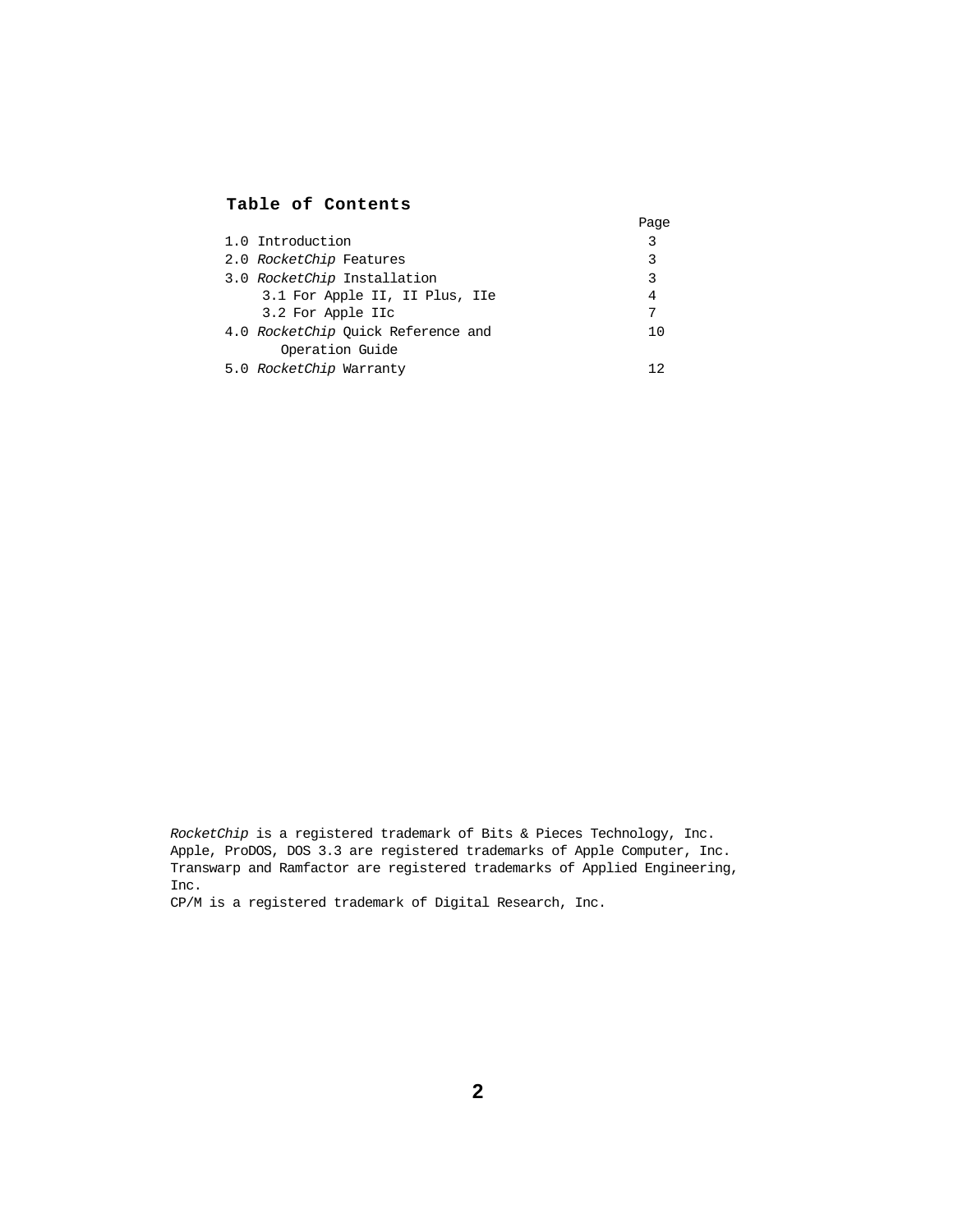## <span id="page-3-0"></span>**1.0 Introduction**

Bits & Pieces Technology is pleased to introduce you to *RocketChip* — the most advanced single—chip accelerator available for the Apple II, II Plus, IIe and IIc computer marketplace. It does not require cables, slots or a complicated installation procedure. *RocketChip* does speed up program execution from all memory locations (64k or 128k), 1.6 Megabytes of auxiliary memory, expansion ROMs, and peripheral board ROMS, while retaining normal game paddle/joystick operation and offering you the choice of normal or unique game play sounds

#### **2.0** *RocketChip* **Features**

- \* Operates from 5MHz to 50KHz 5 times faster than normal Apple speed to 20 times slower than normal Apple speed of lMHz.
- \* Requires very little power Less than l00mA
- \* Easy to install and does not require a slot.
- \* Standard power—up configuration or can be programmed by the user.
- \* Keyboard selectable special features
- \* Emulation of AE Transwarp speed setting protocol.
- \* Accelerates all memory locations:
	- \*System memory (64k or 128K)
	- \*Auxiliary memory up to 1.6 Megabytes
	- \*Expansion ROMs.
	- \*Peripheral card ROMs.
- \* Accelerates all 80 column operations
- \* Non-standard configurations of the *RocketChip* registers are retained until the power is turned off.

#### **3.0** *RocketChip* **Installation Procedure**

The installation of *RocketChip* into your Apple computer is an easy procedure when you follow the steps outlined in this section. If you have an Apple II, II Plus, or IIe the installation steps are detailed in Section 3.1. If you have an Apple IIc, the installation requires disassembly of the computer case, the removal of the 65C02 microprocessor and replacement with the *RocketChip.* The Apple IIc installation steps are detailed in Section 3.2. If you do not feel comfortable disassembling the Apple IIc, please refer to your dealer for additional assistance.

You will need the following tools to install your RocketChip;

- 1 IC chip puller tool or a small flatbladed screwdriver
- 1 Medium Phillips screwdriver For Apple IIc installation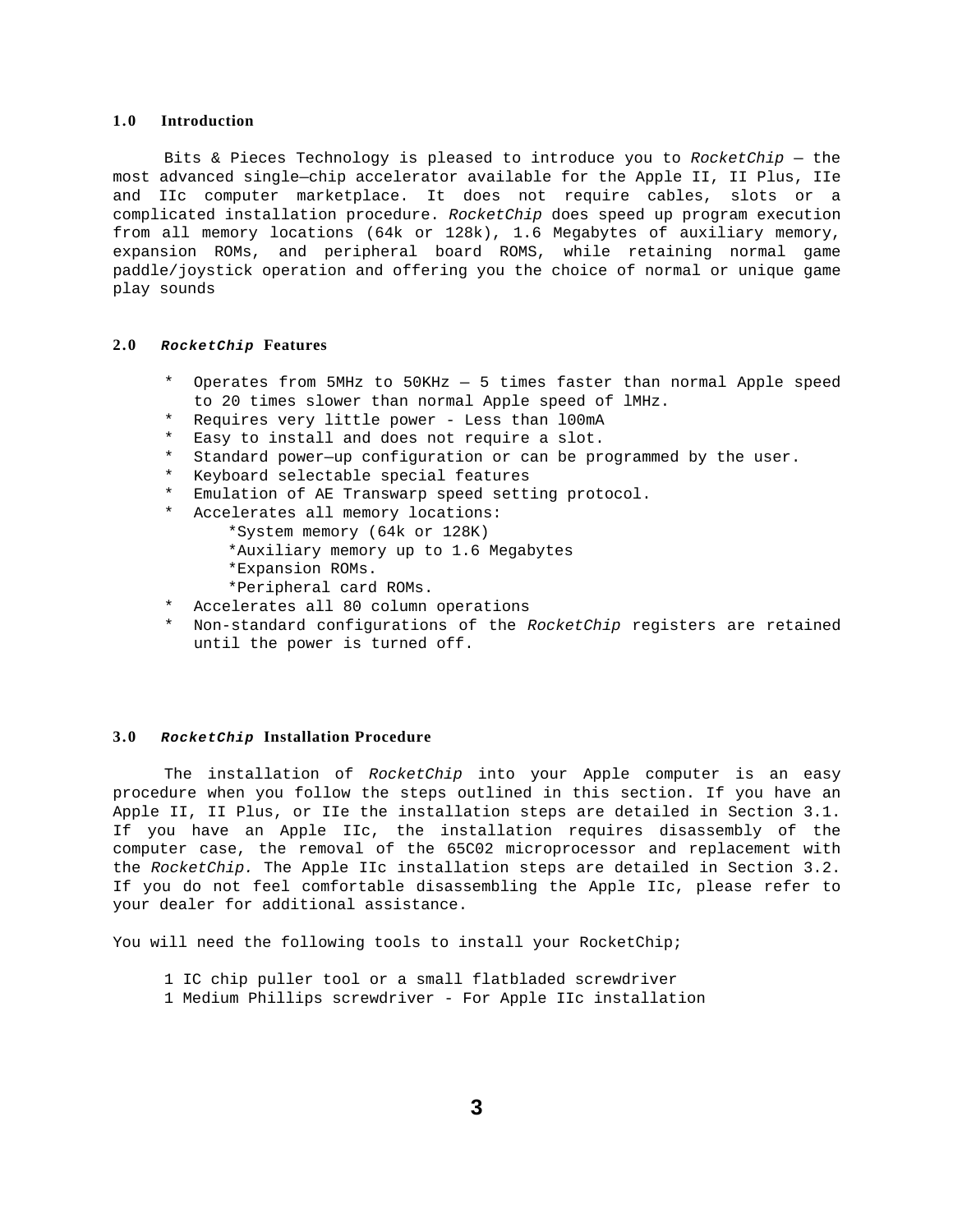<span id="page-4-0"></span>**\*\*\*\*\*\*\*\*\*\*\*\*\*\*\*\*\*\*\*\*\*\*\*\*\*\*\*\*\*\*\*\*\*\*\*\*\*\*\*\*\*\*\*\*\*\*\*\*\*\*\*\*\*\*\*\*\*\*\*\*\*\*\*\*\*\***

#### **Warning**

**Turn OFF the AC power switch on your Apple computer. Leave the AC power cord connected to the wall outlet and the computer.**

Attempting to install *RocketChip* with the power applied can cause serious damage to your Apple computer and to *RocketChip.* Bits *&* Pieces Technology, Inc. will not assume responsibility for damage caused by improper installation or handling.

**\*\*\*\*\*\*\*\*\*\*\*\*\*\*\*\*\*\*\*\*\*\*\*\*\*\*\*\*\*\*\*\*\*\*\*\*\*\*\*\*\*\*\*\*\*\*\*\*\*\*\*\*\*\*\*\*\*\*\*\*\*\*\*\*\*\***

#### **3.1** *RocketChip* **Installation for the Apple II, II Plus, and IIe**

#### **MAKE SURE THAT THE COMPUTER POWER IS** *"OFF"*

STEP #1: Removing the Apple II Cover

Grasp the back edge of the cover. Lift up on the cover until it releases and then pull it straight back and lift it off. Set the cover aside.

STEP #2 : Removing Expansion Boards

The easiest way to gain access to the 6502/65C02 microprocessor is to remove any optional expansion boards that you have installed in slots #2, #3, #4, and #5. To remove an expansion board, carefully pull up on the board to free it from the motherboard connector.

STEP #3 : Removing the 6502/65C02 Microprocessor and Installing *RocketChip.*

**Important Note for you to read:** Both your original microprocessor and RocketChip can be damaged by static electricity, 6502/65C02, before touching the 6502/65C02 or removing RocketChip from the anti—static protective package, it is necessary for you to GROUND YOURSELF by touching the power supply housing with your hand to remove any static electricity.

**Touch the power Supply housing.** The location of the 6502 for the Apple II, and II *Plus* is shown in Figure 1. The location of the 6502/65C02 for the Apple IIe is shown in Figure 2. Use an IC chip puller tool or a small flatbladed screwdriver to carefully remove the 6502/65C02 from the socket on the motherboard. To avoid damaging the 6502/65C02, try to work the part straight out of the socket so that pins do not get bent. If pins do get bent, they can be carefully straightened with long nose pliers.

**Touch the power supply housing**. Remove the Rocket*chip* from the protective package. Look at either Figure 1 (II, II Plus) or Figure 2 (IIe) and install Rocketchip in the motherboard socket as shown. Before pushing *RocketChip* fully into the socket, make sure that Pin #1 is oriented correctly and that all 40 pins of the RocketChip are properly aligned in the socket and that they are not bent.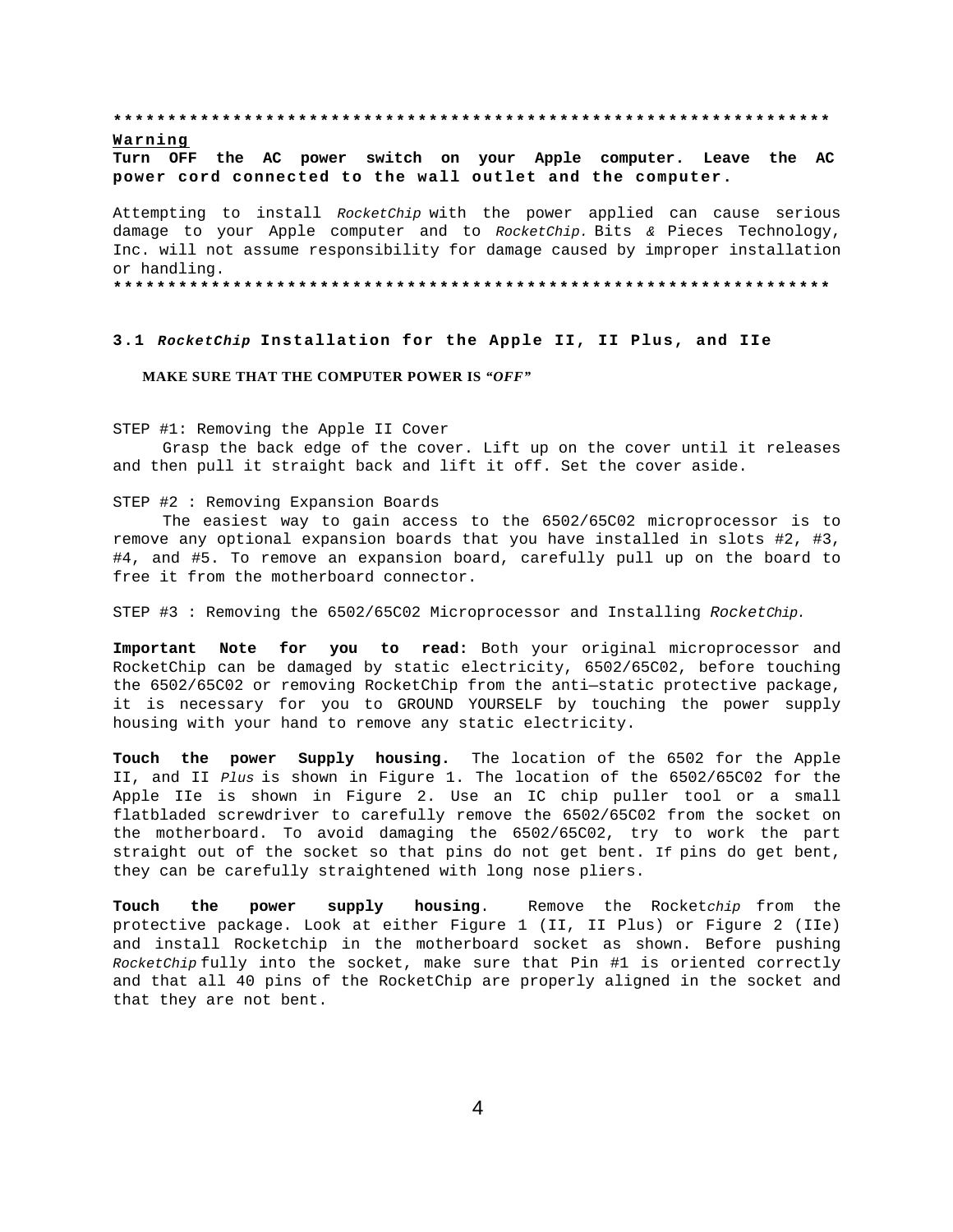

Figure 1 - Apple II, II Plus Motherboard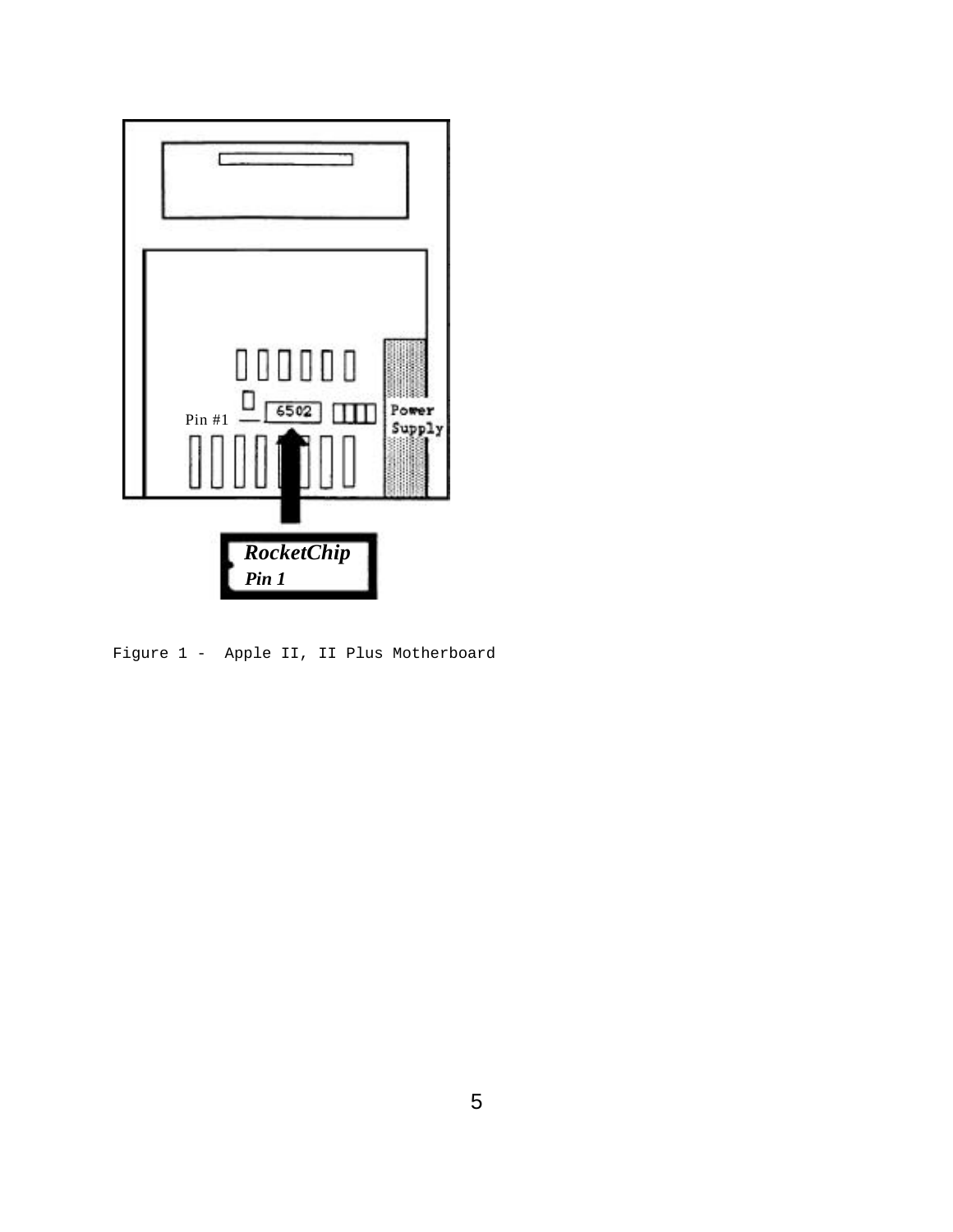

Figure 2 - **Apple IIe Motherboard**

STEP #4: Replacing the Apple II Expansion Boards and the cover.

Install each of your expansion/peripheral boards back into the motherboard slot that it was removed from in Step #2. Replace the cover by inserting the front edge of the cover into the case and pushing it forward and then push down on the back edge of the cover to secure it

STEP #5: System Check

Turn on the system power. The monitor screen will be cleared and within 2 seconds you will receive the system prompt and a beep. If you do not get the beep, or if the screen has a checkboard, or if the screen is full of "garbage characters", then RocketChip is not properly installed. IMMEDIATELY TURN THE POWER OFF otherwise *RocketChip* could be damaged. Please review the installation instructions and make sure that all of the pins are OK and that *RocketChip* is installed in the correct socket and that Pin #1 is correctly located.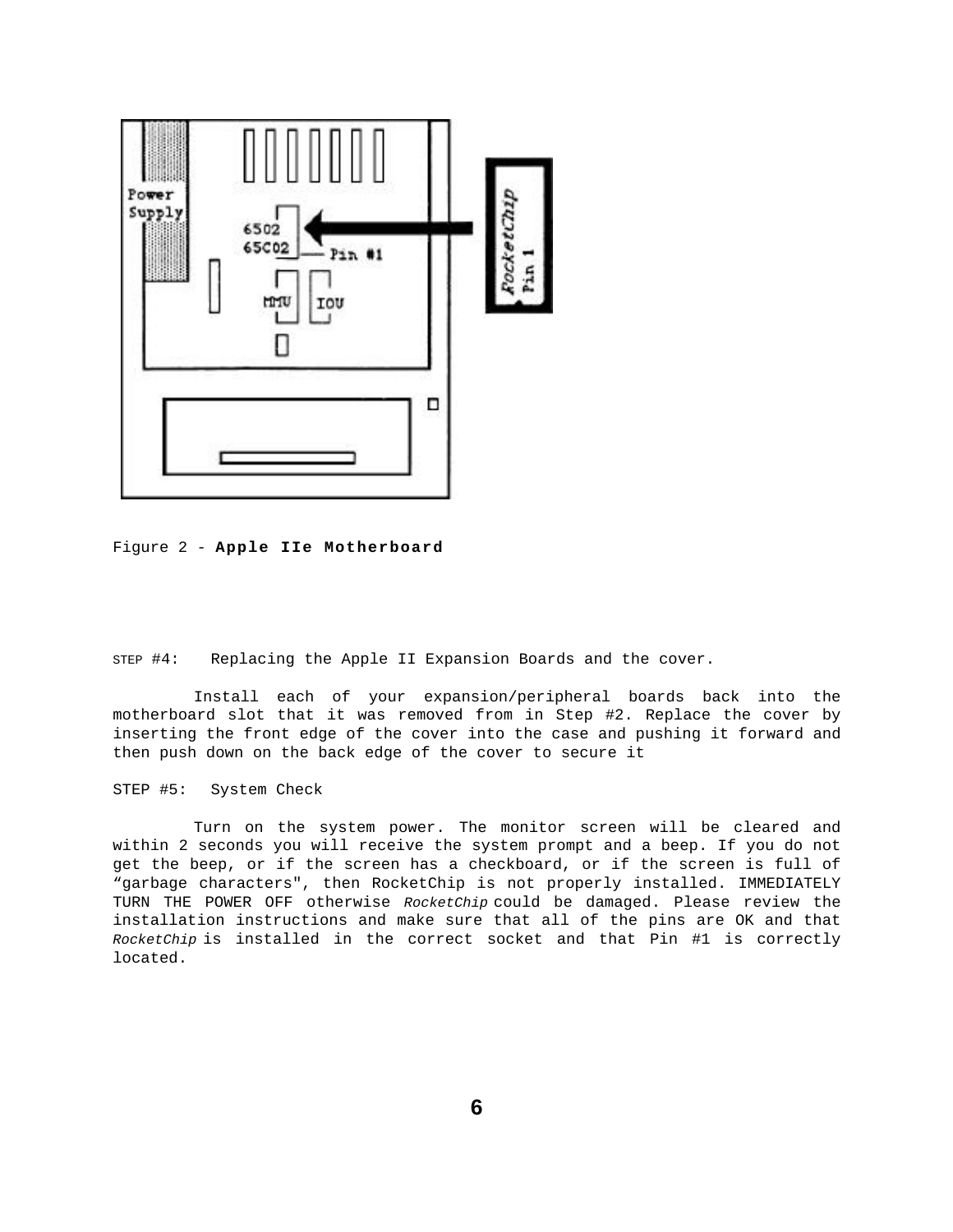#### <span id="page-7-0"></span>**3.2** *Rocket.~hip* **Installation for the Apple IIC.**

#### *MAKE SURE TEAT THE COMPUTER POWER IS* **"OFF"**

STEP #1: Removing the Apple IIc cover.

Turn the computer over so that the bottom side is up and the keyboard side is down, resting on the work surface. Remove the six (6) screws that are shown in Figure 3. Note that two screws  $(\#1 \& \#2)$  are larger than the others. Save the screws that you have removed.



**Figure 3** - **Apple IIc Bottom Side**

Turn the computer over so that the keyboard side is up. Use a small flatbladed screwdriver to release the plastic latches which hold the top cover in place. Start in the front of the case and work toward the back of the case, being careful not to damage the plastic. Do not use excessive force.

There are two case styles for the Apple IIc. For the two piece case, try to leave the back plate which surrounds the back connectors and the power switch attached to the cover.

When all of the latches are released, pull up on the top cover to remove it and set it aside.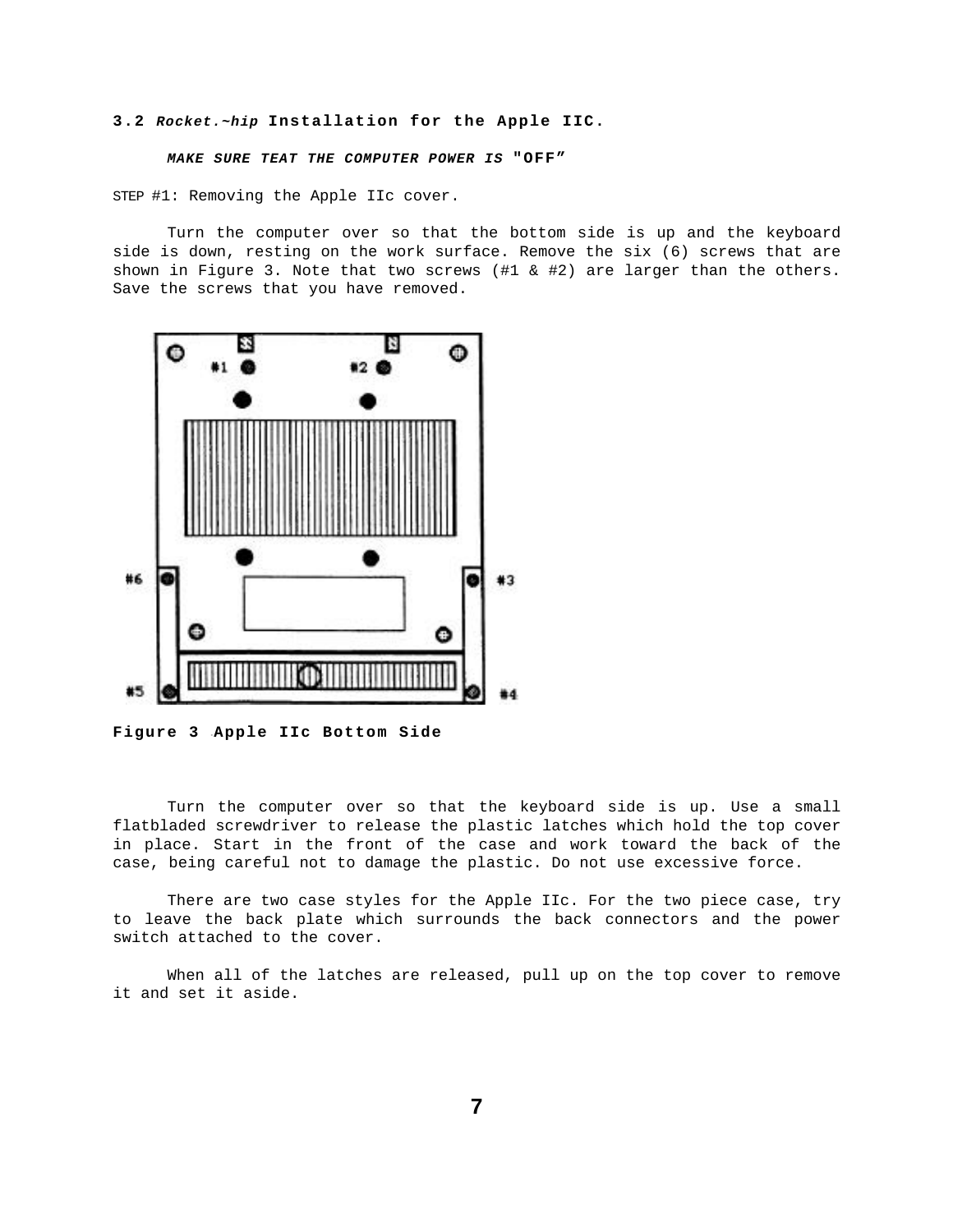STEP #2: Folding up the keyboard.

Grasp the Apple IIc keyboard assembly and gently lift the front edge (about 1/4") and then pull it forward Out of the case (about 1/2") to release the tabs on the back of the keyboard from the slots in the disk drive housing. Do not disconnect the flat cable that connects the keyboard to the computer motherboard. Gently fold the keyboard up and rest it on the computer as shown in Figure 4.

STEP #3: Removing the 65C02 Microprocessor and Installing the *Rocketchip.*

**Important Note for you to read:** Both your original microprocessor and *RocketChip* can be damaged by static electricity, therefore, before touching the 65C02 or removing Rocketchip from the anti—static protective package, it is necessary for you to GROUND YOURSELF by touching the disk drive assembly with your hand to remove any Static electricity. The location of the disk drive is shown in Figure 4

**Touch the disk drive housing**. The location of the 65C02 is shown in Figure 4. Use an IC chip puller tool or a small flatbLaded screwdriver to carefully remove the 65002 from the socket on the motherboard. To avoid damaging the 65C02, try to work the part straight out of the socket so that pins do not get bent. If pins do get bent, they can be carefully straightened with long nose pliers.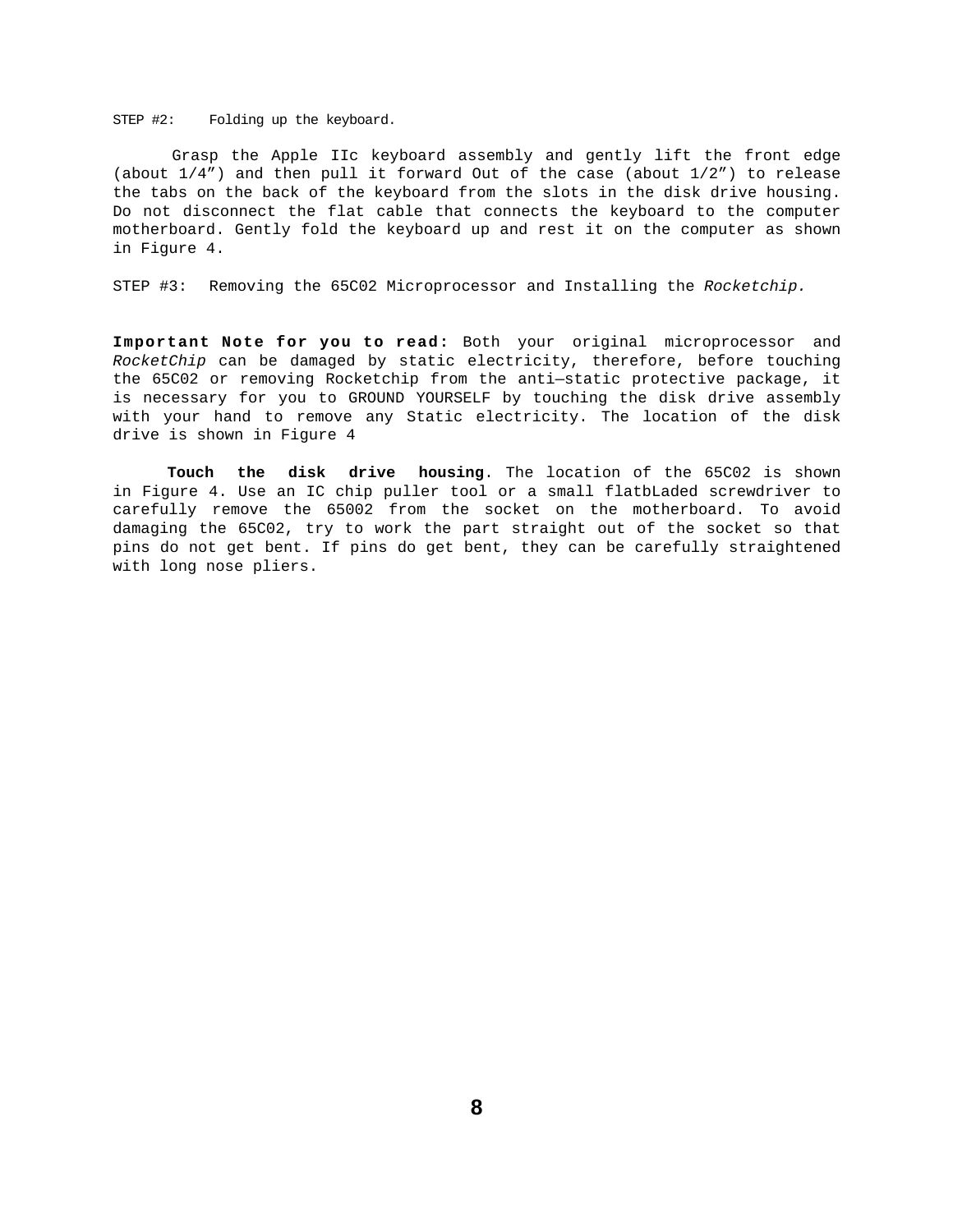

**Figure** 4 - **Apple IIc Motherboard**

**Touch the disk drive housing.** Remove the Rocket*chip* from the protective package. Look at Figure 4 and install the Rocketchip in the motherboard socket as shown. Please notice that *RocketChip* Pin \*1 is marked and that all of the part number markings for devices on the motherboard and the Rocketchip are readable and oriented the same way. Before pushing *RocketChip* fully into the socket, make sure that Pin \*1 is oriented correctly and that all 40 pins of the *RocketChip* are properly aligned in the socket and that they are not bent.

STEP #4: Replacing the Apple IIc Keyboard and Cover.

Gently unfold the keyboard and place it back into position, making sure that the keyboard tabs are inserted in the slots in the disk drive housing. Replace the top cover and engage the plastic latches. Turn the computer over and replace the six bottom screws that you removed in Step #1.

#### STEP #5: System Check

Turn on the system power. The monitor screen will be cleared and within 2 seconds you will receive the system prompt and a beep. If you do not get the beep, or if the screen has a checkboard, or if the screen is full of "garbage characterS", then RocketChip is not properly installed. IMMEDIATELY TURN THE POWER OFF, otherwise *RocketChip* could be damaged. Please review the installation instructions and make sure that all of the pins are OK and that *RocketChip* is installed in the correct socket and that Pin #1 is correctly located.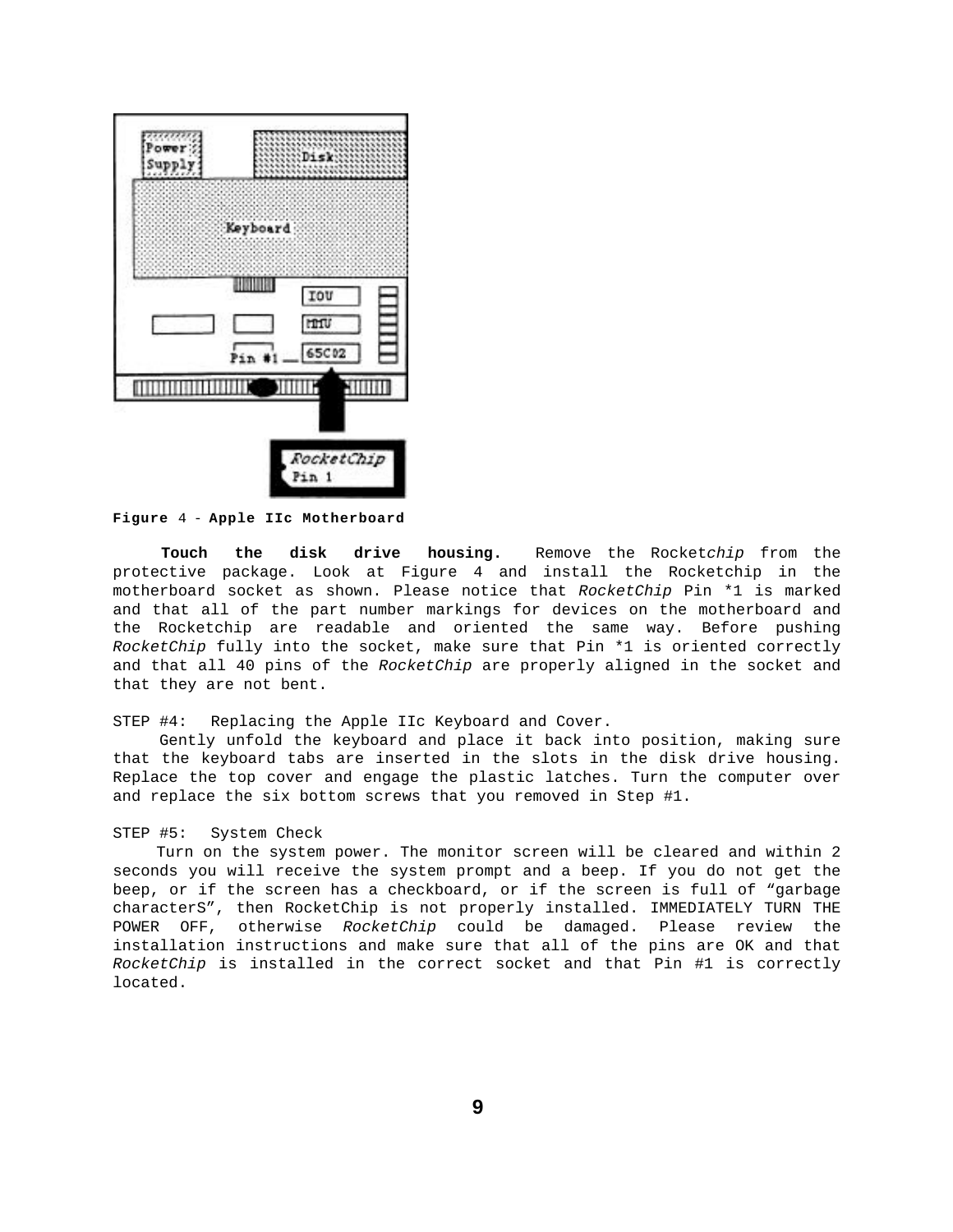# <span id="page-10-0"></span>*4.0 RocketChip* **Quick Reference - Operation Guide**

**General:** RocketChip powers up in a standard configuration mode with expansion slots \*5 & \*6 running at 1MHZ and slots #1, #2, #3, #4 & #7 running at 5MHz. This configuration accommodates most Apple II, II Plus, and IIe systems with a variety of peripheral expansion boards. The RocketChip auto identifies the Apple IIc, so that it operates at its maximum speed potential. The keyboard options offer you a choice of several feature selections. The use of the configuration software allows you to make modifications for non-standard installations of expansion boards or to obtain maximum performance from your system

#### **System Recommendations and Cautions**

- a) If your floppy disk drive controller card is not in either slot \*5 or #6, you must use the Configuration Program to set your floppy disk controller card slot to 1MHz by using APPLE.SLOT7—1. Your floppy disk must operate at 1MHz or the diskette could be damaged. If you need to boot from the floppy disk that is not in slot #5 or \*6, hold down the ESCape key during power up.
- b) Do not use CACHE.SLOT7-l or CACHE.EXP.ROM7—1 to accelerate an Apple SCSI, AE ramfactor or any card that bank switches ROMs.
- c) AUDIO.MUSIC and AUDIO.HIFI will slow down game play for any game that produces a lot of sound effects.
- d) Any Apple II or II Plus without a paddle/joystick attached will cold boot every time that CTL—RESET is hit. To delete this function, use IIPLUS.NOBOOT or install a paddle/joystick and then CCNTROL—Z will provide a cold boot function for your Apple II or II Plus.
- 
- e) RocketChip must run at 1MHz when using some CP/M cards and cards that employ DMA. Use the Configuration Program, boot with ESCape, or CTL-RESET ESCape to set 1MHz
- f) Several configuration programs can be combined to make a pre-boot HELLO or STARTUP file for your unique system configuration if needed

**4.1 Power Up:** RocketChip runs at the maximum speed of 5MHz with Apple II expansion slots #5 & #6 running at 1MHz and slots #1, #2, #3, #4 & #7 running at 5MHz with all available Auxiliary memory being accelerated.

Holding down the ESCape key during Power Up forces the RocketChip to run at normal Apple speed of 1MHz.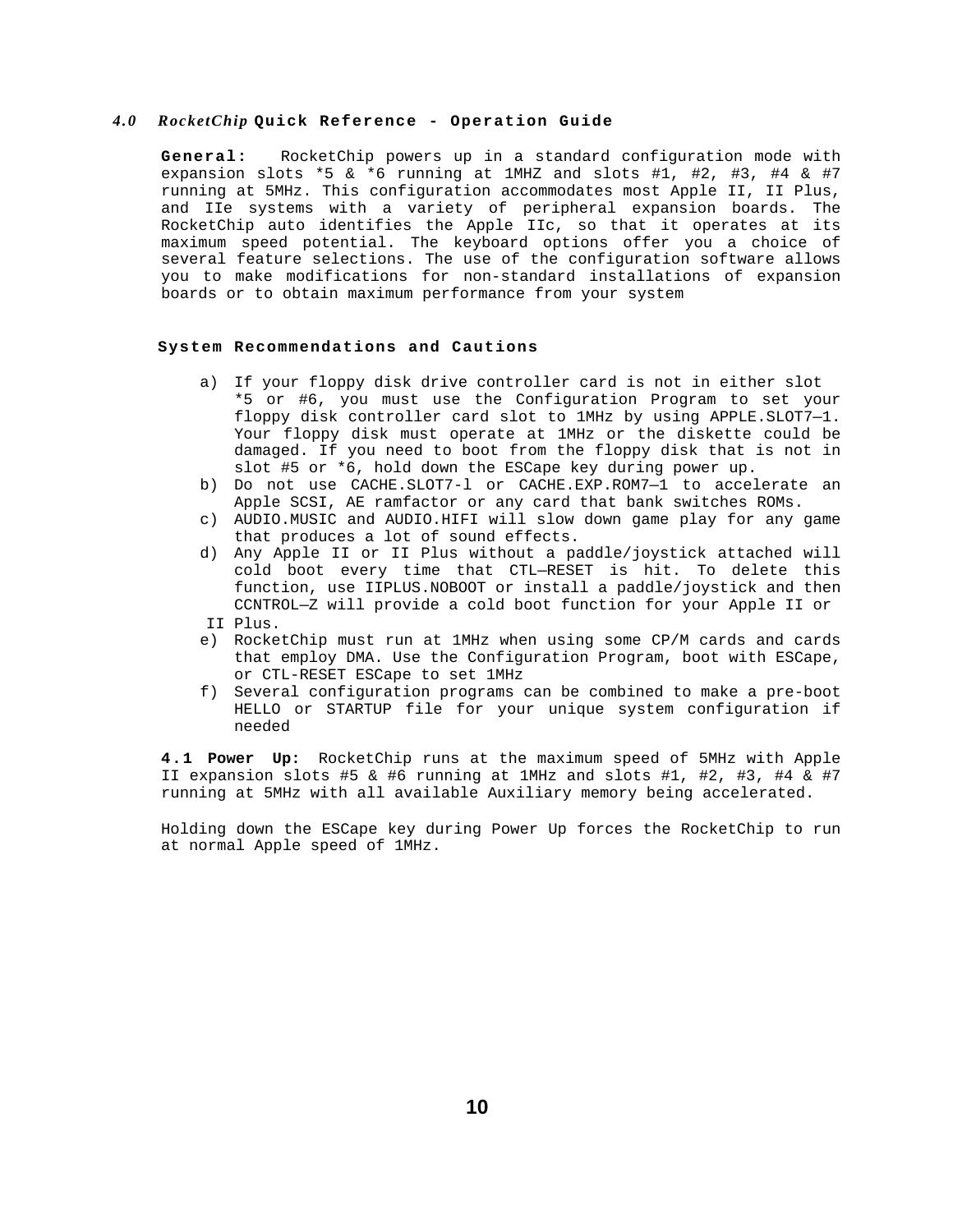**4.2 Keyboard Selectable Options:** The following modes of operation are activated whenever the CONTROL and RESET (CTL-RESET) keys are pressed at the same time and this key sequence is followed by:

| ESCape     | RocketChip runs at 1MHz (Normal Apple speed)              |
|------------|-----------------------------------------------------------|
| RETURN     | RocketChip returns to 5MBz or previously set RocketSpeed  |
|            | of 50KHz to 5MHz.                                         |
| Space Bar  | RocketChip runs immediately without changing speed.       |
| Open-Apple | Cold boot (Key does not need to be held down)             |
| CONTROL-Z  | Cold boot for Apple II and II Plus systems.               |
| CONTROL-D  | Deletes 2 second pause after CTL-RESET                    |
| CONTROL-F  | Restores 2 second pause after CTL-RESET (Key sequence is: |
|            | Hold CONTROL-F then hit RESET for Apple IIe & IIc. For    |
|            | Apple II & II Plus: CONTROL-RESET F-REPEAT)               |

**4.3 Software Speed Selection:** The RocketChip speed can be also be changed by using software commands in Applesoft BASIC using Applied Engineering's Transwarp protocol.

To get RocketSpeed(5MHz) Type: POKE 49268,0 <RETURN> To get Apple speed(lMHz) Type: POKE 49268,1 <RETURN>

**4.4 Configuration Software:** The configuration disk allows the user to modify the features of the RocketChip. This disk provides ProDOS files (Front side) and DOS 3.3 files (Back side) . The configuration set by the user is retained until the power is turned off. The following files can be run by typing:

- ] BRUN Filename <RETURN> in DOS 3.3 [OR]
- ] -Filename <RETURN> [OR] -Dir/Filename <RETURN> in PrODOS [OR]
- ] 10 PRINT CHR\$(4), "BRUN Filename" <RETURN> in BASIC
- **Filenames:** SPEED.5MHZ/4MHZ/3MHZ/2MHz/1MHz/500KHz/250KHz/l00KHz/50KHz AUDIO.NORMAL/SILENT/DisTORTED/MUSIC/HIFI (Selecting MUSIC or HIFI will slow down the RocketChip and game play) PAUSE.AT.RESET (Restore 2 second pause after CTL—RESET) NOPAUSE.RESET (Delete 2 second pause after CTL-RESET) ROCKET.WAIT (Runs Monitor Wait routine at RocketChip speed) TRANSWARP.CMD (AE TRANSWARP protocol enabled) NOTRANSWARP.CMD (AE TRANSWARP protocol disabled) STD.LANG.CRD NONSTD.LANG.CRD (Titan, Saturn, SwyftCard, etc.) IIPLUS.NOBOOT (CTL—Z & paddle/joystick button (Open—Apple) ignored after CTL-RESET) IIPIUS.BOOT (All CTL—RESETS cause cold boot unless a paddle/joystick is installed)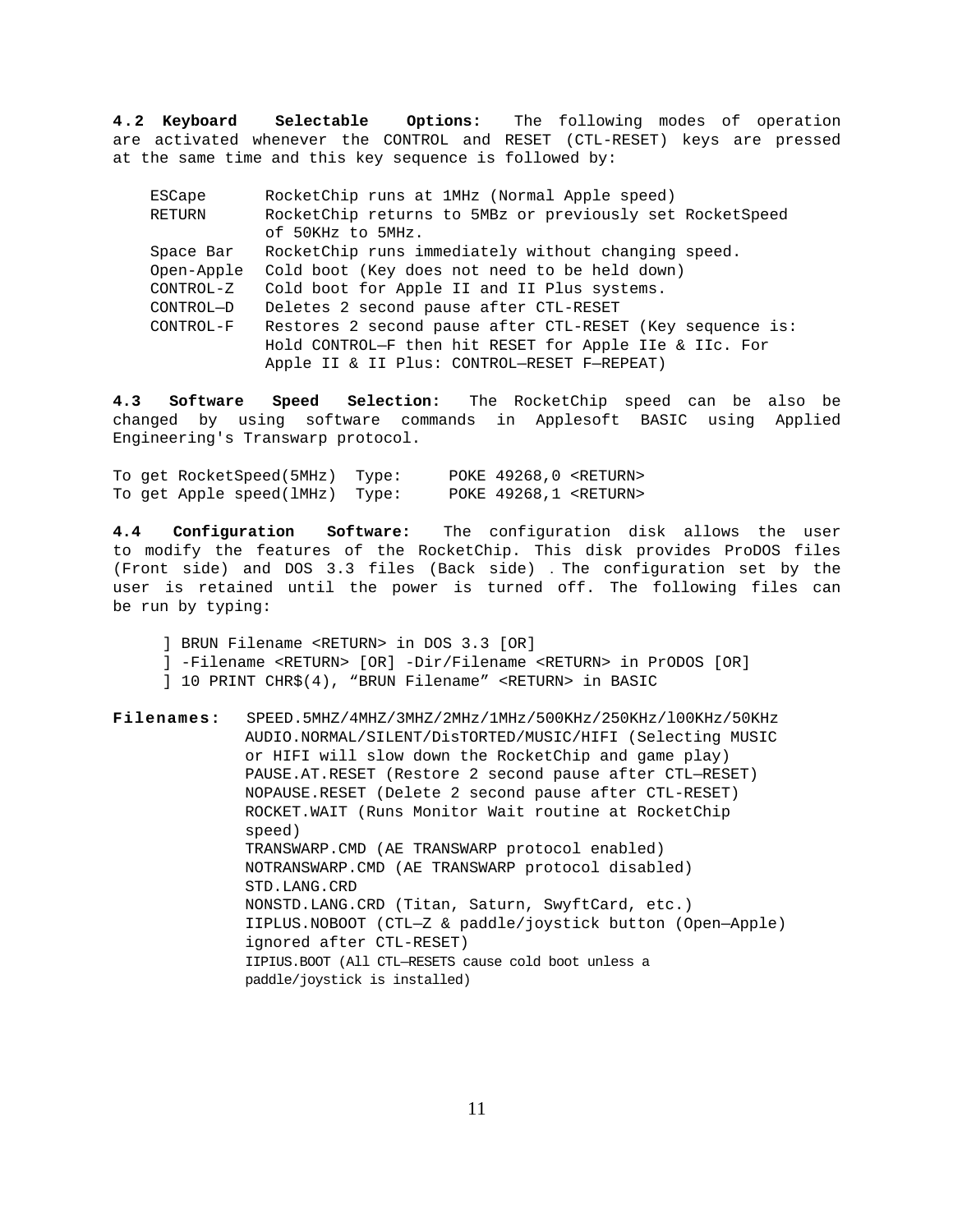#### <span id="page-12-0"></span>**Filenames (Continued)**

- (1) APPLE.SLOT7—1 (Apple speed of 1MHZ for selected slot)
- (1) ROCKET.SLOT7—1 (RocketChip speed for selected slot)
- (2) CACHE.SLOT7—1 (Accelerate Peripheral card ROM:\$Cn00—\$CnFF)
- (2) CACHE.EXP.ROM7-l (Accelerate Expansion ROM: \$C800-\$CFFF)
- (2) NOCACHE.SLOT7—l (NO ROMS or cannot accelerate slot ROMs)

**Notes for PrODOS: (1)** Dir = SLOT.SPEEDS (2) Dir = SLOT.CACHING

#### **6.0** *RocketChip* **Warranty**

## **6.1.Bits £ Pieces Technology, Inc.** *RocketChip* **Warranty**

Bits & Pieces Technology, Inc. (hereafter referred to as EPT Inc.) warrants RocketChip to be free from defects in materials and workmanship for a period of ONE YEAR from the date of original purchase. BPT Inc., at its option, will repair or replace a defective part during the warranty period. BPT Inc. will not assume any responsibility for damage due to improper installation or handling by the purchaser. BPT Inc. makes no warranties, either express or implied, regarding the enclosed product, its merchantability or its fitness for any particular purpose. In no event shall BPT Inc. be liable for any loss of profits, loss of use of facilities or equipment, or other indirect, incidental or consequential damages. The exclusion of implied warranties is not permitted by some states. The above exclusion may not apply to you. This warranty provides you with specific legal rights. There may be other rights that you may have which vary from state to state.

If your RocketChip proves to be defective, please contact your local dealer for a replacement or contact BPT Inc. Any defective product returned to BPT Inc. must be shipped prepaid and accompanied by a Return Materials Authorization (RMA) . To obtain a RMA number, please call our Customer Service Department at: (818) 706—7932 [9am to 5pm PST]

#### **6.2 Apple Computer, Inc. Copyrights and Disclaimer of Warranty**

ProDOS and DOS 3.3 are copyrighted programs of Apple Computer, Inc. licensed to BPT Inc. to distribute for use only in combination with BPT Inc. Configuration Program. Apple Software shall not be copied onto another diskette (except for archive purposes) or into memory unless as a part of the execution of BPT Inc. Configuration Program. When the software has completed execution, Apple Software shall not be used by any other program

Apple Computer, Inc. makes no warranties, either express or implied, regarding the enclosed computer software package, its merchantability or its fitness for any particular purpose. The exclusion of implied warranties is not permitted by some states. The above exclusion may not apply to you. This warranty provides you with specific legal rights. There may be other rights that you may have which vary from state to state.